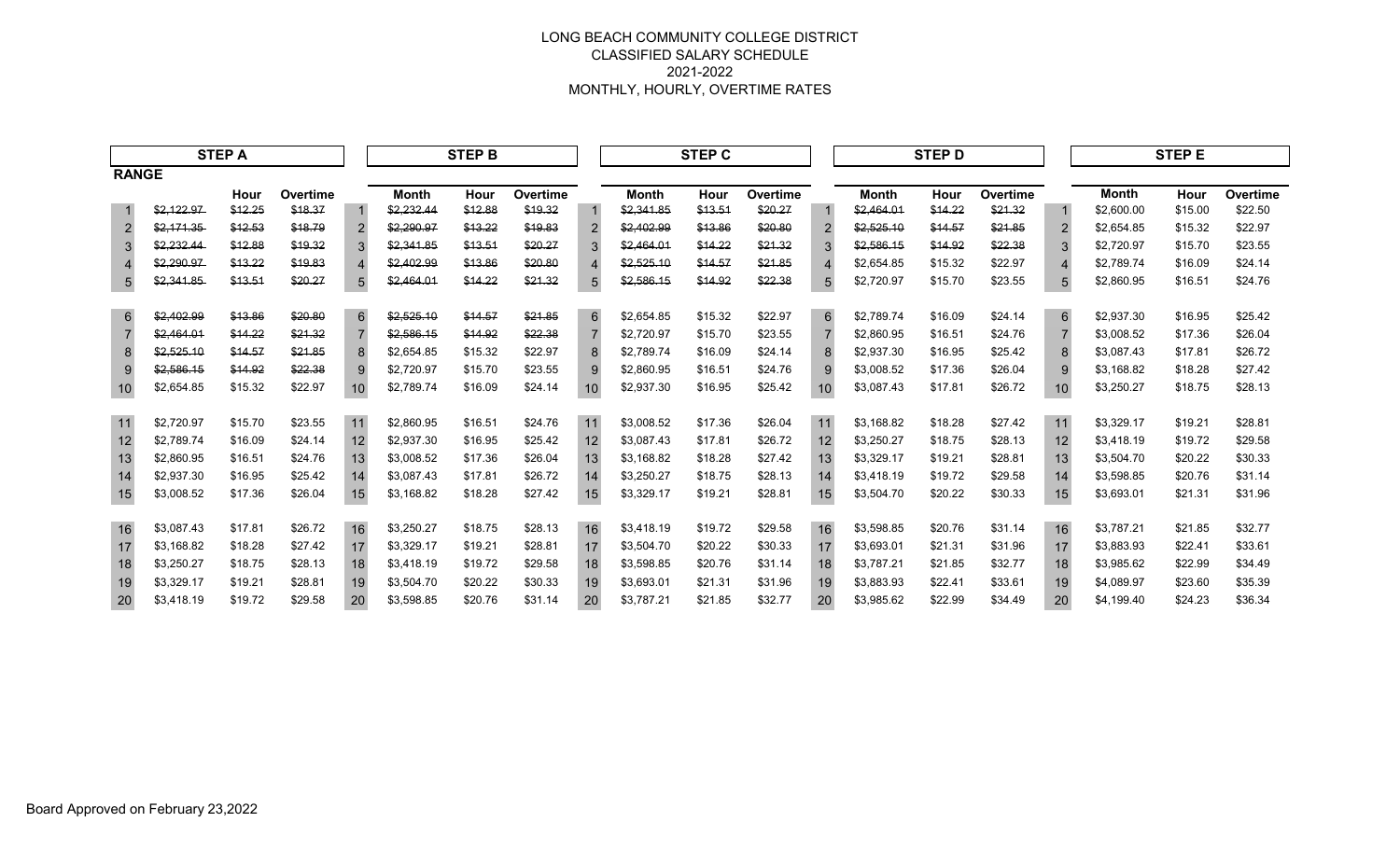|              | <b>STEP A</b> |         |          |    | <b>STEP B</b> |         |                 |    | <b>STEP C</b> |         |          |    |              | <b>STEP D</b> |          |    | <b>STEP E</b> |         |          |
|--------------|---------------|---------|----------|----|---------------|---------|-----------------|----|---------------|---------|----------|----|--------------|---------------|----------|----|---------------|---------|----------|
| <b>RANGE</b> |               | Hour    | Overtime |    | <b>Month</b>  | Hour    | <b>Overtime</b> |    | <b>Month</b>  | Hour    | Overtime |    | <b>Month</b> | Hour          | Overtime |    | <b>Month</b>  | Hour    | Overtime |
| 21           | \$3,504.70    | \$20.22 | \$30.33  | 21 | \$3,693.01    | \$21.31 | \$31.96         | 21 | \$3,883.93    | \$22.41 | \$33.61  | 21 | \$4,089.97   | \$23.60       | \$35.39  | 21 | \$4,308.85    | \$24.86 | \$37.29  |
| 22           | \$3,598.85    | \$20.76 | \$31.14  | 22 | \$3,787.21    | \$21.85 | \$32.77         | 22 | \$3,985.62    | \$22.99 | \$34.49  | 22 | \$4,199.40   | \$24.23       | \$36.34  | 22 | \$4,418.25    | \$25.49 | \$38.23  |
| 23           | \$3,693.01    | \$21.31 | \$31.96  | 23 | \$3,883.93    | \$22.41 | \$33.61         | 23 | \$4.089.97    | \$23.60 | \$35.39  | 23 | \$4,308.85   | \$24.86       | \$37.29  | 23 | \$4,535.28    | \$26.17 | \$39.25  |
| 24           | \$3,787.21    | \$21.85 | \$32.77  | 24 | \$3,985.62    | \$22.99 | \$34.49         | 24 | \$4.199.40    | \$24.23 | \$36.34  | 24 | \$4,418.25   | \$25.49       | \$38.23  | 24 | \$4.654.90    | \$26.86 | \$40.28  |
| 25           | \$3,883.93    | \$22.41 | \$33.61  | 25 | \$4,089.97    | \$23.60 | \$35.39         | 25 | \$4,308.85    | \$24.86 | \$37.29  | 25 | \$4,535.28   | \$26.17       | \$39.25  | 25 | \$4,777.02    | \$27.56 | \$41.34  |
| 26           | \$3,985.62    | \$22.99 | \$34.49  | 26 | \$4,199.40    | \$24.23 | \$36.34         | 26 | \$4,418.25    | \$25.49 | \$38.23  | 26 | \$4,654.90   | \$26.86       | \$40.28  | 26 | \$4,904.29    | \$28.29 | \$42.44  |
| 27           | \$4,089.97    | \$23.60 | \$35.39  | 27 | \$4,308.85    | \$24.86 | \$37.29         | 27 | \$4,535.28    | \$26.17 | \$39.25  | 27 | \$4,777.02   | \$27.56       | \$41.34  | 27 | \$5,031.47    | \$29.03 | \$43.54  |
| 28           | \$4,199.40    | \$24.23 | \$36.34  | 28 | \$4,418.25    | \$25.49 | \$38.23         | 28 | \$4,654.90    | \$26.86 | \$40.28  | 28 | \$4,904.29   | \$28.29       | \$42.44  | 28 | \$5,163.79    | \$29.79 | \$44.69  |
| 29           | \$4,308.85    | \$24.86 | \$37.29  | 29 | \$4,535.28    | \$26.17 | \$39.25         | 29 | \$4,777.02    | \$27.56 | \$41.34  | 29 | \$5,031.47   | \$29.03       | \$43.54  | 29 | \$5,298.68    | \$30.57 | \$45.85  |
| 30           | \$4,418.25    | \$25.49 | \$38.23  | 30 | \$4,654.90    | \$26.86 | \$40.28         | 30 | \$4,904.29    | \$28.29 | \$42.44  | 30 | \$5,163.79   | \$29.79       | \$44.69  | 30 | \$5,441.18    | \$31.39 | \$47.09  |
| 31           | \$4,535.28    | \$26.17 | \$39.25  | 31 | \$4,777.02    | \$27.56 | \$41.34         | 31 | \$5,031.47    | \$29.03 | \$43.54  | 31 | \$5,298.68   | \$30.57       | \$45.85  | 31 | \$5,583.66    | \$32.21 | \$48.32  |
| 32           | \$4,654.90    | \$26.86 | \$40.28  | 32 | \$4,904.29    | \$28.29 | \$42.44         | 32 | \$5,163.79    | \$29.79 | \$44.69  | 32 | \$5,441.18   | \$31.39       | \$47.09  | 32 | \$5,736.33    | \$33.09 | \$49.64  |
| 33           | \$4,777.02    | \$27.56 | \$41.34  | 33 | \$5,031.47    | \$29.03 | \$43.54         | 33 | \$5,298.68    | \$30.57 | \$45.85  | 33 | \$5,583.66   | \$32.21       | \$48.32  | 33 | \$5,886.46    | \$33.96 | \$50.94  |
| 34           | \$4,904.29    | \$28.29 | \$42.44  | 34 | \$5,163.79    | \$29.79 | \$44.69         | 34 | \$5,441.18    | \$31.39 | \$47.09  | 34 | \$5,736.33   | \$33.09       | \$49.64  | 34 | \$6,041.67    | \$34.86 | \$52.28  |
| 35           | \$5,031.47    | \$29.03 | \$43.54  | 35 | \$5,298.68    | \$30.57 | \$45.85         | 35 | \$5,583.66    | \$32.21 | \$48.32  | 35 | \$5,886.46   | \$33.96       | \$50.94  | 35 | \$6,202.00    | \$35.78 | \$53.67  |
| 36           | \$5,163.79    | \$29.79 | \$44.69  | 36 | \$5,441.18    | \$31.39 | \$47.09         | 36 | \$5,736.33    | \$33.09 | \$49.64  | 36 | \$6,041.67   | \$34.86       | \$52.28  | 36 | \$6,369.90    | \$36.75 | \$55.12  |
| 37           | \$5,298.68    | \$30.57 | \$45.85  | 37 | \$5,583.66    | \$32.21 | \$48.32         | 37 | \$5.886.46    | \$33.96 | \$50.94  | 37 | \$6,202.00   | \$35.78       | \$53.67  | 37 | \$6,532.78    | \$37.69 | \$56.53  |
| 38           | \$5,441.18    | \$31.39 | \$47.09  | 38 | \$5,736.33    | \$33.09 | \$49.64         | 38 | \$6,041.67    | \$34.86 | \$52.28  | 38 | \$6,369.90   | \$36.75       | \$55.12  | 38 | \$6,708.36    | \$38.70 | \$58.05  |
| 39           | \$5,583.66    | \$32.21 | \$48.32  | 39 | \$5,886.46    | \$33.96 | \$50.94         | 39 | \$6,202.00    | \$35.78 | \$53.67  | 39 | \$6,532.78   | \$37.69       | \$56.53  | 39 | \$6,891.57    | \$39.76 | \$59.64  |
| 40           | \$5,736.33    | \$33.09 | \$49.64  | 40 | \$6,041.67    | \$34.86 | \$52.28         | 40 | \$6,369.90    | \$36.75 | \$55.12  | 40 | \$6,708.36   | \$38.70       | \$58.05  | 40 | \$7,074.79    | \$40.82 | \$61.22  |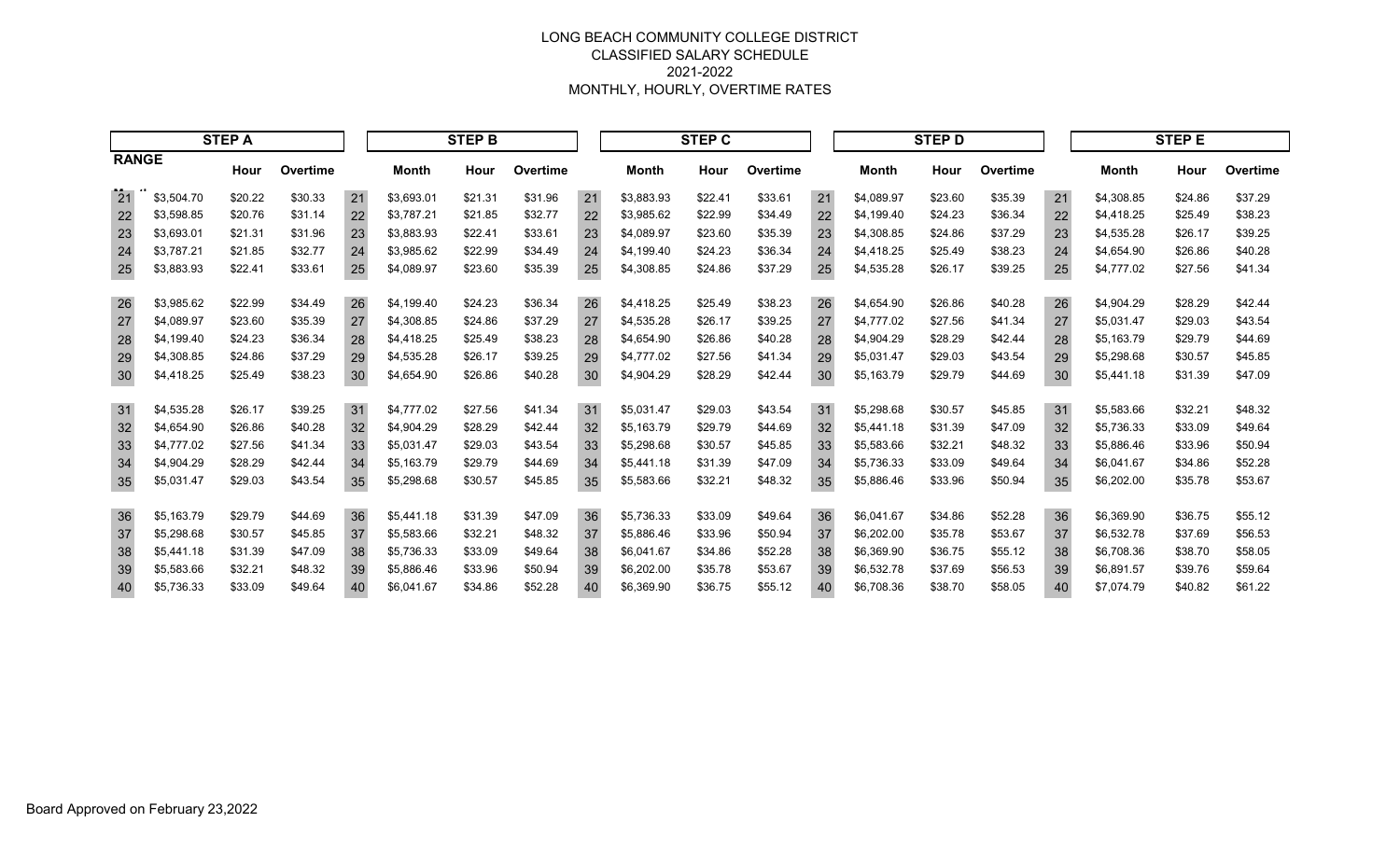|              | <b>STEP A</b> |         |          |    | <b>STEP B</b> |         |          |    | <b>STEP C</b> |         |          |    | <b>STEP D</b> |         |          |    | <b>STEPE</b> |         |          |
|--------------|---------------|---------|----------|----|---------------|---------|----------|----|---------------|---------|----------|----|---------------|---------|----------|----|--------------|---------|----------|
| <b>RANGE</b> |               | Hour    | Overtime |    | <b>Month</b>  | Hour    | Overtime |    | <b>Month</b>  | Hour    | Overtime |    | <b>Month</b>  | Hour    | Overtime |    | Month        | Hour    | Overtime |
| 41           | \$5.886.46    | \$33.96 | \$50.94  | 41 | \$6,202.00    | \$35.78 | \$53.67  | 41 | \$6,532.78    | \$37.69 | \$56.53  | 41 | \$6,891.57    | \$39.76 | \$59.64  | 41 | \$7,260.56   | \$41.89 | \$62.83  |
| 42           | \$6,041.67    | \$34.86 | \$52.28  | 42 | \$6,369.90    | \$36.75 | \$55.12  | 42 | \$6,708.36    | \$38.70 | \$58.05  | 42 | \$7,074.79    | \$40.82 | \$61.22  | 42 | \$7,453.92   | \$43.00 | \$64.51  |
| 43           | \$6,202.00    | \$35.78 | \$53.67  | 43 | \$6,532.78    | \$37.69 | \$56.53  | 43 | \$6,891.57    | \$39.76 | \$59.64  | 43 | \$7,260.56    | \$41.89 | \$62.83  | 43 | \$7,654.96   | \$44.16 | \$66.24  |
| 44           | \$6,369.90    | \$36.75 | \$55.12  | 44 | \$6,708.36    | \$38.70 | \$58.05  | 44 | \$7.074.79    | \$40.82 | \$61.22  | 44 | \$7,453.92    | \$43.00 | \$64.51  | 44 | \$7,861.00   | \$45.35 | \$68.03  |
| 45           | \$6,532.78    | \$37.69 | \$56.53  | 45 | \$6,891.57    | \$39.76 | \$59.64  | 45 | \$7,260.56    | \$41.89 | \$62.83  | 45 | \$7,654.96    | \$44.16 | \$66.24  | 45 | \$8.072.28   | \$46.57 | \$69.86  |
| 46           | \$6,708.36    | \$38.70 | \$58.05  | 46 | \$7,074.79    | \$40.82 | \$61.22  | 46 | \$7,453.92    | \$43.00 | \$64.51  | 46 | \$7,861.00    | \$45.35 | \$68.03  | 46 | \$8,285.98   | \$47.80 | \$71.71  |
| 47           | \$6,891.57    | \$39.76 | \$59.64  | 47 | \$7,260.56    | \$41.89 | \$62.83  | 47 | \$7,654.96    | \$44.16 | \$66.24  | 47 | \$8,072.28    | \$46.57 | \$69.86  | 47 | \$8,507.36   | \$49.08 | \$73.62  |
| 48           | \$7.074.79    | \$40.82 | \$61.22  | 48 | \$7,453.92    | \$43.00 | \$64.51  | 48 | \$7,861.00    | \$45.35 | \$68.03  | 48 | \$8,285.98    | \$47.80 | \$71.71  | 48 | \$8,738.96   | \$50.42 | \$75.63  |
| 49           | \$7,260.56    | \$41.89 | \$62.83  | 49 | \$7,654.96    | \$44.16 | \$66.24  | 49 | \$8,072.28    | \$46.57 | \$69.86  | 49 | \$8,507.36    | \$49.08 | \$73.62  | 49 | \$8.975.57   | \$51.78 | \$77.67  |
| 50           | \$7,453.92    | \$43.00 | \$64.51  | 50 | \$7,861.00    | \$45.35 | \$68.03  | 50 | \$8,285.98    | \$47.80 | \$71.71  | 50 | \$8,738.96    | \$50.42 | \$75.63  | 50 | \$9,212.26   | \$53.15 | \$79.72  |
| 51           | \$7,654.96    | \$44.16 | \$66.24  | 51 | \$8,072.28    | \$46.57 | \$69.86  | 51 | \$8,507.36    | \$49.08 | \$73.62  | 51 | \$8,975.57    | \$51.78 | \$77.67  | 51 | \$9,464.12   | \$54.60 | \$81.90  |
| 52           | \$7,861.00    | \$45.35 | \$68.03  | 52 | \$8,285.98    | \$47.80 | \$71.71  | 52 | \$8,738.96    | \$50.42 | \$75.63  | 52 | \$9,212.26    | \$53.15 | \$79.72  | 52 | \$9,716.05   | \$56.05 | \$84.08  |
| 53           | \$8,072.28    | \$46.57 | \$69.86  | 53 | \$8,507.36    | \$49.08 | \$73.62  | 53 | \$8,975.57    | \$51.78 | \$77.67  | 53 | \$9,464.12    | \$54.60 | \$81.90  | 53 | \$9.978.14   | \$57.57 | \$86.35  |
| 54           | \$8,285.98    | \$47.80 | \$71.71  | 54 | \$8,738.96    | \$50.42 | \$75.63  | 54 | \$9,212.26    | \$53.15 | \$79.72  | 54 | \$9,716.05    | \$56.05 | \$84.08  | 54 | \$10,247.88  | \$59.12 | \$88.68  |
| 55           | \$8,507.36    | \$49.08 | \$73.62  | 55 | \$8,975.57    | \$51.78 | \$77.67  | 55 | \$9,464.12    | \$54.60 | \$81.90  | 55 | \$9,978.14    | \$57.57 | \$86.35  | 55 | \$10,522.69  | \$60.71 | \$91.06  |
| 56           | \$8,738.96    | \$50.42 | \$75.63  | 56 | \$9,212.26    | \$53.15 | \$79.72  | 56 | \$9,716.05    | \$56.05 | \$84.08  | 56 | \$10,247.88   | \$59.12 | \$88.68  | 56 | \$10,805.14  | \$62.34 | \$93.51  |
| 57           | \$8,975.57    | \$51.78 | \$77.67  | 57 | \$9,464.12    | \$54.60 | \$81.90  | 57 | \$9,978.14    | \$57.57 | \$86.35  | 57 | \$10,522.69   | \$60.71 | \$91.06  | 57 | \$11,100.30  | \$64.04 | \$96.06  |
| 58           | \$9,212.26    | \$53.15 | \$79.72  | 58 | \$9,716.05    | \$56.05 | \$84.08  | 58 | \$10,247.88   | \$59.12 | \$88.68  | 58 | \$10,805.14   | \$62.34 | \$93.51  | 58 | \$11,397.99  | \$65.76 | \$98.64  |
| 59           | \$9,464.12    | \$54.60 | \$81.90  | 59 | \$9,978.14    | \$57.57 | \$86.35  | 59 | \$10,522.69   | \$60.71 | \$91.06  | 59 | \$11,100.30   | \$64.04 | \$96.06  | 59 | \$11,705.92  | \$67.53 | \$101.30 |
| 60           | \$9,716.05    | \$56.05 | \$84.08  | 60 | \$10,247.88   | \$59.12 | \$88.68  | 60 | \$10,805.14   | \$62.34 | \$93.51  | 60 | \$11,397.99   | \$65.76 | \$98.64  | 60 | \$12,021.49  | \$69.35 | \$104.03 |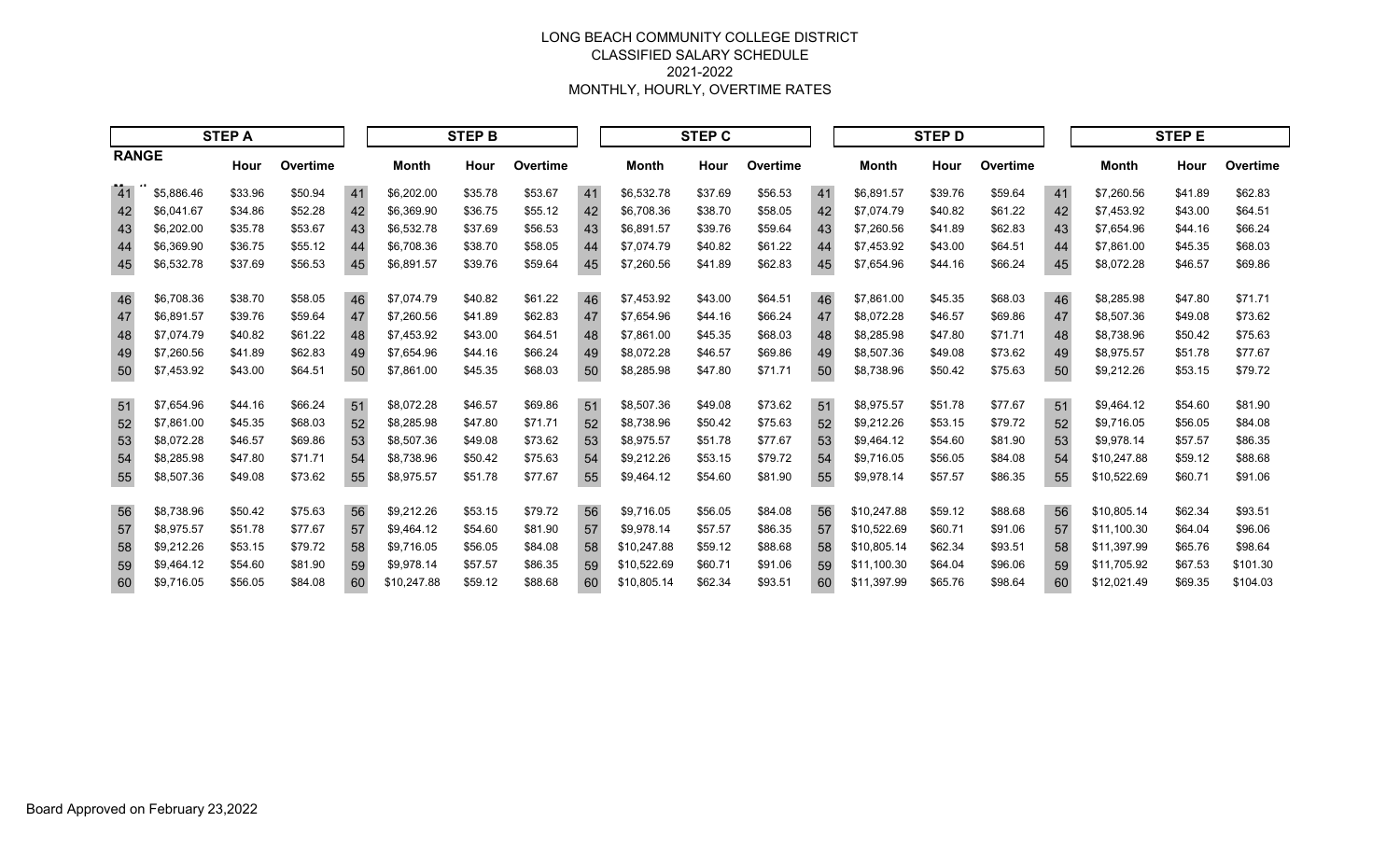|                 | <b>STEPF</b> |         |          |                |              | <b>STEP G</b> |          | <b>STEPH</b>   |            |         |          |                |              | <b>STEPI</b> |          |               |              | <b>STEP J</b> |          |
|-----------------|--------------|---------|----------|----------------|--------------|---------------|----------|----------------|------------|---------|----------|----------------|--------------|--------------|----------|---------------|--------------|---------------|----------|
| <b>RANGE</b>    |              |         |          |                |              |               |          |                |            |         |          |                |              |              |          |               |              |               |          |
|                 | <b>Month</b> | Hour    | Overtime |                | <b>Month</b> | Hour          | Overtime |                | Month      | Hour    | Overtime |                | <b>Month</b> | Hour         | Overtime |               | <b>Month</b> | Hour          | Overtime |
|                 | \$2,720.97   | \$15.70 | \$23.55  |                | \$2,870.62   | \$16.56       | \$24.84  |                | \$3,008.52 | \$17.36 | \$26.04  | $\mathbf{1}$   | \$3,174.01   | \$18.31      | \$27.47  |               | \$3,329.17   | \$19.21       | \$28.81  |
| $\overline{2}$  | \$2,789.74   | \$16.09 | \$24.14  | $\overline{2}$ | \$2,943.14   | \$16.98       | \$25.47  | 2              | \$3,087.43 | \$17.81 | \$26.72  | $\overline{2}$ | \$3,257.24   | \$18.79      | \$28.19  |               | \$3,418.19   | \$19.72       | \$29.58  |
| $\mathbf{3}$    | \$2.860.95   | \$16.51 | \$24.76  | 3              | \$3,018.28   | \$17.41       | \$26.12  | 3              | \$3.168.82 | \$18.28 | \$27.42  | 3              | \$3,343.08   | \$19.29      | \$28.93  | $\mathcal{S}$ | \$3.504.70   | \$20.22       | \$30.33  |
| $\overline{4}$  | \$2,937.30   | \$16.95 | \$25.42  | 4              | \$3,098.87   | \$17.88       | \$26.82  | $\overline{4}$ | \$3,250.27 | \$18.75 | \$28.13  | $\overline{4}$ | \$3,429.04   | \$19.78      | \$29.67  |               | \$3.598.85   | \$20.76       | \$31.14  |
| $5\overline{)}$ | \$3,008.52   | \$17.36 | \$26.04  | 5              | \$3,174.01   | \$18.31       | \$27.47  | 5              | \$3,329.17 | \$19.21 | \$28.81  | 5              | \$3,512.26   | \$20.26      | \$30.39  | 5             | \$3,693.01   | \$21.31       | \$31.96  |
| $6\phantom{1}$  | \$3,087.43   | \$17.81 | \$26.72  | 6              | \$3,257.24   | \$18.79       | \$28.19  | 6              | \$3,418.19 | \$19.72 | \$29.58  | 6              | \$3,606.20   | \$20.81      | \$31.21  | 6             | \$3,787.21   | \$21.85       | \$32.77  |
| $\overline{7}$  | \$3,168.82   | \$18.28 | \$27.42  | $\overline{7}$ | \$3,343.08   | \$19.29       | \$28.93  | $\overline{7}$ | \$3,504.70 | \$20.22 | \$30.33  | $\overline{7}$ | \$3,697.44   | \$21.33      | \$32.00  |               | \$3,883.93   | \$22.41       | \$33.61  |
| 8               | \$3.250.27   | \$18.75 | \$28.13  | 8              | \$3,429.04   | \$19.78       | \$29.67  | 8              | \$3.598.85 | \$20.76 | \$31.14  | 8              | \$3,796.78   | \$21.90      | \$32.86  | 8             | \$3.985.62   | \$22.99       | \$34.49  |
| 9               | \$3.329.17   | \$19.21 | \$28.81  | 9              | \$3,512.26   | \$20.26       | \$30.39  | 9              | \$3.693.01 | \$21.31 | \$31.96  | 9              | \$3,896.10   | \$22.48      | \$33.72  | 9             | \$4.089.97   | \$23.60       | \$35.39  |
| 10              | \$3,418.19   | \$19.72 | \$29.58  | 10             | \$3,606.20   | \$20.81       | \$31.21  | 10             | \$3,787.21 | \$21.85 | \$32.77  | 10             | \$3,995.49   | \$23.05      | \$34.58  |               | \$4,199.40   | \$24.23       | \$36.34  |
| 11              | \$3,504.70   | \$20.22 | \$30.33  | 11             | \$3,697.44   | \$21.33       | \$32.00  | 11             | \$3,883.93 | \$22.41 | \$33.61  | 11             | \$4,097.53   | \$23.64      | \$35.46  | 11            | \$4,308.85   | \$24.86       | \$37.29  |
| 12              | \$3,598.85   | \$20.76 | \$31.14  | 12             | \$3,796.78   | \$21.90       | \$32.86  | 12             | \$3,985.62 | \$22.99 | \$34.49  | 12             | \$4,204.86   | \$24.26      | \$36.39  | 12            | \$4,418.25   | \$25.49       | \$38.23  |
| 13              | \$3,693.01   | \$21.31 | \$31.96  | 13             | \$3,896.10   | \$22.48       | \$33.72  | 13             | \$4,089.97 | \$23.60 | \$35.39  | 13             | \$4,314.90   | \$24.89      | \$37.34  | 13            | \$4,535.28   | \$26.17       | \$39.25  |
| 14              | \$3,787.21   | \$21.85 | \$32.77  | 14             | \$3,995.49   | \$23.05       | \$34.58  | 14             | \$4,199.40 | \$24.23 | \$36.34  | 14             | \$4,430.38   | \$25.56      | \$38.34  | 14            | \$4,654.90   | \$26.86       | \$40.28  |
| 15              | \$3,883.93   | \$22.41 | \$33.61  | 15             | \$4,097.53   | \$23.64       | \$35.46  | 15             | \$4,308.85 | \$24.86 | \$37.29  | 15             | \$4,545.83   | \$26.23      | \$39.34  | 15            | \$4,777.02   | \$27.56       | \$41.34  |
| 16              | \$3,985.62   | \$22.99 | \$34.49  | 16             | \$4,204.86   | \$24.26       | \$36.39  | 16             | \$4,418.25 | \$25.49 | \$38.23  | 16             | \$4,661.26   | \$26.89      | \$40.34  | 16            | \$4,904.29   | \$28.29       | \$42.44  |
| 17              | \$4,089.97   | \$23.60 | \$35.39  | 17             | \$4,314.90   | \$24.89       | \$37.34  | 17             | \$4.535.28 | \$26.17 | \$39.25  | 17             | \$4,784.73   | \$27.60      | \$41.41  | 17            | \$5.031.47   | \$29.03       | \$43.54  |
| 18              | \$4,199.40   | \$24.23 | \$36.34  | 18             | \$4,430.38   | \$25.56       | \$38.34  | 18             | \$4,654.90 | \$26.86 | \$40.28  | 18             | \$4,910.89   | \$28.33      | \$42.50  | 18            | \$5,163.79   | \$29.79       | \$44.69  |
| 19              | \$4,308.85   | \$24.86 | \$37.29  | 19             | \$4,545.83   | \$26.23       | \$39.34  | 19             | \$4,777.02 | \$27.56 | \$41.34  | 19             | \$5,039.76   | \$29.08      | \$43.61  | 19            | \$5,298.68   | \$30.57       | \$45.85  |
| 20              | \$4,418.25   | \$25.49 | \$38.23  | 20             | \$4,661.26   | \$26.89       | \$40.34  | 20             | \$4,904.29 | \$28.29 | \$42.44  | 20             | \$5,173.96   | \$29.85      | \$44.77  | 20            | \$5,441.18   | \$31.39       | \$47.09  |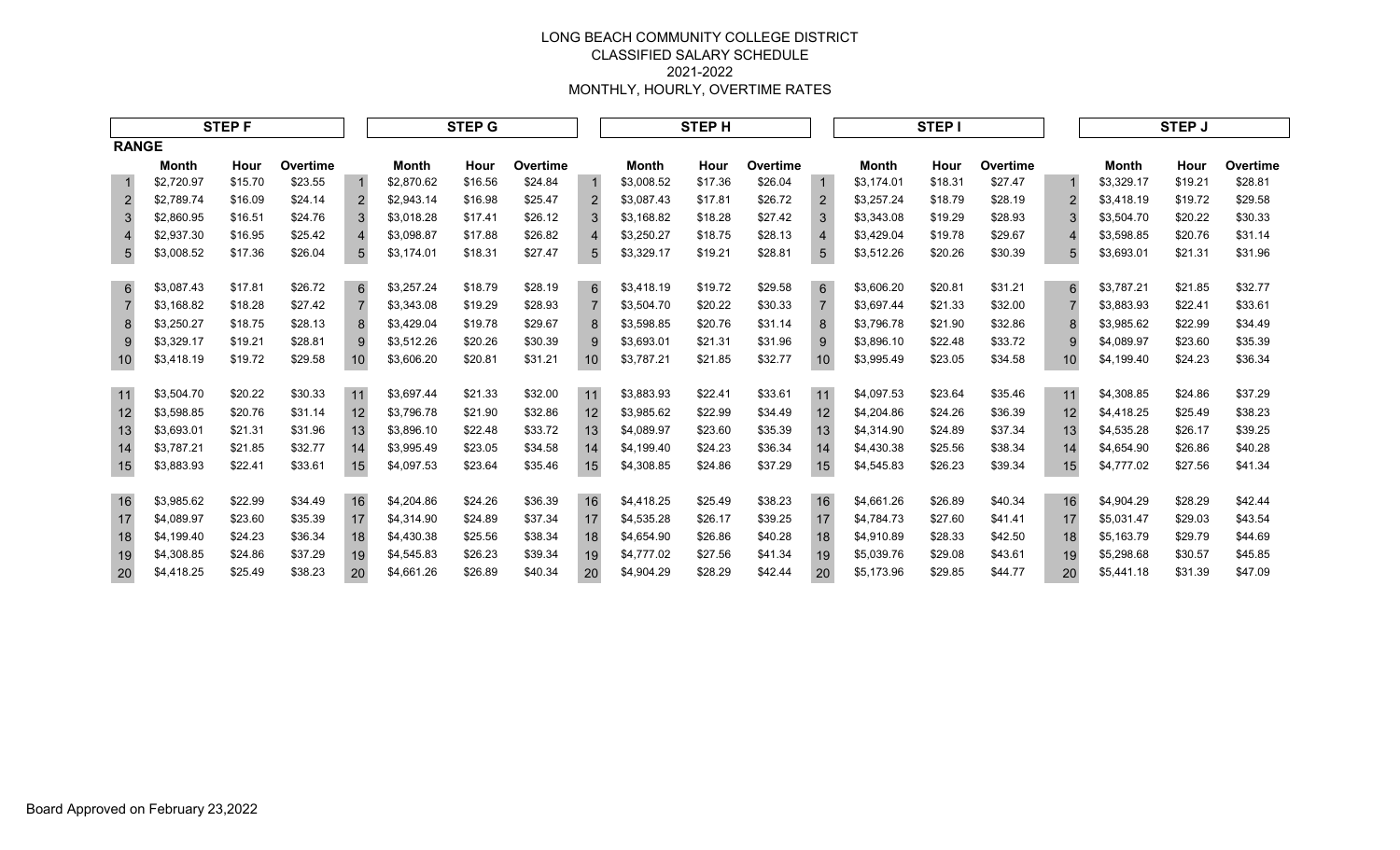|              | <b>STEPF</b> |         |          |    |            | <b>STEP G</b> |          | <b>STEPH</b> |            |         |          |    |            | STEP I  |          |    |            | <b>STEP J</b> |          |
|--------------|--------------|---------|----------|----|------------|---------------|----------|--------------|------------|---------|----------|----|------------|---------|----------|----|------------|---------------|----------|
| <b>RANGE</b> |              |         |          |    |            |               |          |              |            |         |          |    |            |         |          |    |            |               |          |
|              | Month        | Hour    | Overtime |    | Month      | Hour          | Overtime |              | Month      | Hour    | Overtime |    | Month      | Hour    | Overtime |    | Month      | Hour          | Overtime |
| 21           | \$4,535.28   | \$26.17 | \$39.25  | 21 | \$4,784.73 | \$27.60       | \$41.41  | 21           | \$5,031.47 | \$29.03 | \$43.54  | 21 | \$5,308.17 | \$30.62 | \$45.94  | 21 | \$5,583.66 | \$32.21       | \$48.32  |
| 22           | \$4,654.90   | \$26.86 | \$40.28  | 22 | \$4,910.89 | \$28.33       | \$42.50  | 22           | \$5,163.79 | \$29.79 | \$44.69  | 22 | \$5,447.80 | \$31.43 | \$47.14  | 22 | \$5,736.33 | \$33.09       | \$49.64  |
| 23           | \$4,777.02   | \$27.56 | \$41.34  | 23 | \$5,039.76 | \$29.08       | \$43.61  | 23           | \$5,298.68 | \$30.57 | \$45.85  | 23 | \$5,590.10 | \$32.25 | \$48.38  | 23 | \$5,886.46 | \$33.96       | \$50.94  |
| 24           | \$4,904.29   | \$28.29 | \$42.44  | 24 | \$5,173.96 | \$29.85       | \$44.77  | 24           | \$5,441.18 | \$31.39 | \$47.09  | 24 | \$5,740.46 | \$33.12 | \$49.68  | 24 | \$6,041.67 | \$34.86       | \$52.28  |
| 25           | \$5,031.47   | \$29.03 | \$43.54  | 25 | \$5,308.17 | \$30.62       | \$45.94  | 25           | \$5,583.66 | \$32.21 | \$48.32  | 25 | \$5,890.76 | \$33.99 | \$50.98  | 25 | \$6,202.00 | \$35.78       | \$53.67  |
| 26           | \$5,163.79   | \$29.79 | \$44.69  | 26 | \$5,447.80 | \$31.43       | \$47.14  | 26           | \$5,736.33 | \$33.09 | \$49.64  | 26 | \$6,051.82 | \$34.91 | \$52.37  | 26 | \$6,369.90 | \$36.75       | \$55.12  |
| 27           | \$5,298.68   | \$30.57 | \$45.85  | 27 | \$5,590.10 | \$32.25       | \$48.38  | 27           | \$5.886.46 | \$33.96 | \$50.94  | 27 | \$6,210.20 | \$35.83 | \$53.74  | 27 | \$6,532.78 | \$37.69       | \$56.53  |
| 28           | \$5,441.18   | \$31.39 | \$47.09  | 28 | \$5,740.46 | \$33.12       | \$49.68  | 28           | \$6,041.67 | \$34.86 | \$52.28  | 28 | \$6,373.97 | \$36.77 | \$55.16  | 28 | \$6,708.36 | \$38.70       | \$58.05  |
| 29           | \$5,583.66   | \$32.21 | \$48.32  | 29 | \$5,890.76 | \$33.99       | \$50.98  | 29           | \$6,202.00 | \$35.78 | \$53.67  | 29 | \$6,543.10 | \$37.75 | \$56.62  | 29 | \$6,891.57 | \$39.76       | \$59.64  |
| 30           | \$5,736.33   | \$33.09 | \$49.64  | 30 | \$6,051.82 | \$34.91       | \$52.37  | 30           | \$6,369.90 | \$36.75 | \$55.12  | 30 | \$6,720.28 | \$38.77 | \$58.16  | 30 | \$7,074.79 | \$40.82       | \$61.22  |
| 31           | \$5,886.46   | \$33.96 | \$50.94  | 31 | \$6,210.20 | \$35.83       | \$53.74  | 31           | \$6,532.78 | \$37.69 | \$56.53  | 31 | \$6,892.06 | \$39.76 | \$59.64  | 31 | \$7,260.56 | \$41.89       | \$62.83  |
| 32           | \$6,041.67   | \$34.86 | \$52.28  | 32 | \$6,373.97 | \$36.77       | \$55.16  | 32           | \$6.708.36 | \$38.70 | \$58.05  | 32 | \$7.077.33 | \$40.83 | \$61.25  | 32 | \$7,453.92 | \$43.00       | \$64.51  |
| 33           | \$6,202.00   | \$35.78 | \$53.67  | 33 | \$6,543.10 | \$37.75       | \$56.62  | 33           | \$6.891.57 | \$39.76 | \$59.64  | 33 | \$7,270.62 | \$41.95 | \$62.92  | 33 | \$7,654.96 | \$44.16       | \$66.24  |
| 34           | \$6,369.90   | \$36.75 | \$55.12  | 34 | \$6,720.28 | \$38.77       | \$58.16  | 34           | \$7.074.79 | \$40.82 | \$61.22  | 34 | \$7.463.89 | \$43.06 | \$64.59  | 34 | \$7.861.00 | \$45.35       | \$68.03  |
| 35           | \$6,532.78   | \$37.69 | \$56.53  | 35 | \$6,892.06 | \$39.76       | \$59.64  | 35           | \$7,260.56 | \$41.89 | \$62.83  | 35 | \$7,659.89 | \$44.19 | \$66.29  | 35 | \$8,072.28 | \$46.57       | \$69.86  |
| 36           | \$6,708.36   | \$38.70 | \$58.05  | 36 | \$7,077.33 | \$40.83       | \$61.25  | 36           | \$7,453.92 | \$43.00 | \$64.51  | 36 | \$7,863.88 | \$45.37 | \$68.05  | 36 | \$8,285.98 | \$47.80       | \$71.71  |
| 37           | \$6,891.57   | \$39.76 | \$59.64  | 37 | \$7.270.62 | \$41.95       | \$62.92  | 37           | \$7.654.96 | \$44.16 | \$66.24  | 37 | \$8,075.97 | \$46.59 | \$69.89  | 37 | \$8.507.36 | \$49.08       | \$73.62  |
| 38           | \$7,074.79   | \$40.82 | \$61.22  | 38 | \$7,463.89 | \$43.06       | \$64.59  | 38           | \$7,861.00 | \$45.35 | \$68.03  | 38 | \$8,293.35 | \$47.85 | \$71.77  | 38 | \$8,738.96 | \$50.42       | \$75.63  |
| 39           | \$7,260.56   | \$41.89 | \$62.83  | 39 | \$7,659.89 | \$44.19       | \$66.29  | 39           | \$8.072.28 | \$46.57 | \$69.86  | 39 | \$8,516.25 | \$49.13 | \$73.70  | 39 | \$8,975.57 | \$51.78       | \$77.67  |
| 40           | \$7,453.92   | \$43.00 | \$64.51  | 40 | \$7,863.88 | \$45.37       | \$68.05  | 40           | \$8,285.98 | \$47.80 | \$71.71  | 40 | \$8,741.73 | \$50.43 | \$75.65  | 40 | \$9,212.26 | \$53.15       | \$79.72  |